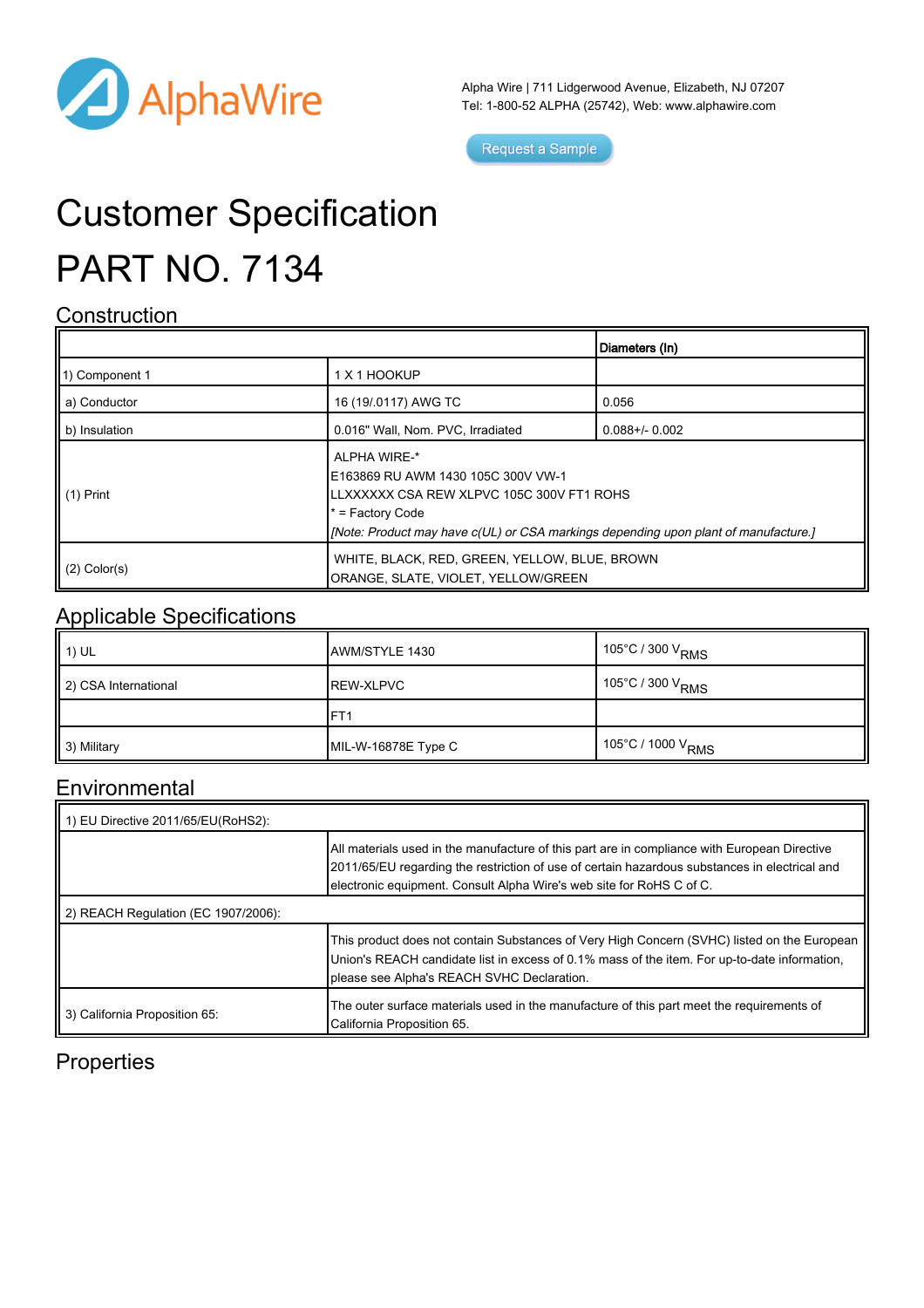| Physical & Mechanical Properties |                                 |  |
|----------------------------------|---------------------------------|--|
| 1) Temperature Range             | -55 to 105 $^{\circ}$ C         |  |
| 2) Bend Radius                   | 10X Cable Diameter              |  |
| 3) Pull Tension                  | 20.4 Lbs, Maximum               |  |
| <b>Electrical Properties</b>     | (For Engineering purposes only) |  |
| 1) Voltage Rating                | $1300 V_{RMS}$                  |  |
| 2) Inductance                    | 0.04 µH/ft, Nominal             |  |
| 3) Conductor DCR                 | 4.3 Ω/1000ft @20°C, Nominal     |  |

#### **Other**

| $6.5 \times 6 \times 1.9$ Continuous length |
|---------------------------------------------|
| 3.5 x 3 x 1.125 Continuous length           |
| [Spool dimensions may vary slightly]        |
|                                             |
|                                             |

 $\parallel$ a) Certain colors and put-up combinations may only be available by special order, minimums may apply.

[www.alphawire.com](http://www.alphawire.com)

Alpha Wire | 711 Lidgerwood Avenue, Elizabeth, NJ 07207 Tel: 1-800-52 ALPHA (25742)

Although Alpha Wire ("Alpha") makes every reasonable effort to ensure their accuracy at the time of publication, information and specifications described herein are subject to errors or omissions and to changes without notice, and the listing of such information and specifications does not ensure product availability.

Alpha provides the information and specifications herein on an "AS IS" basis, with no representations or warranties, whether express, statutory or implied. In no event will Alpha be liable for any damages (including consequential, indirect, incidental, special, punitive, or exemplary) whatsoever, even if Alpha had been advised of the possibility of such damages, whether in an action under contract, negligence or any other theory, arising out of or in connection with the use, or inability to use, the information or specifications described herein.

#### ALPHA WIRE - CONFIDENTIAL AND PROPRIETARY

Notice to persons receiving this document and/or technical information. This document is confidential and is the exclusive property of ALPHA WIRE, and is merely on loan and subject to recall by ALPHA WIRE at any time. By taking possession of this document, the recipient acknowledges and agrees that this document cannot be used in any manner adverse to the interests of ALPHA WIRE, and that no portion of this document may be copied or otherwise reproduced without the prior written consent of ALPHA WIRE. In the case of conflicting contractual provisions, this notice shall govern the status of this document. ©2013 ALPHA WIRE - all rights reserved.